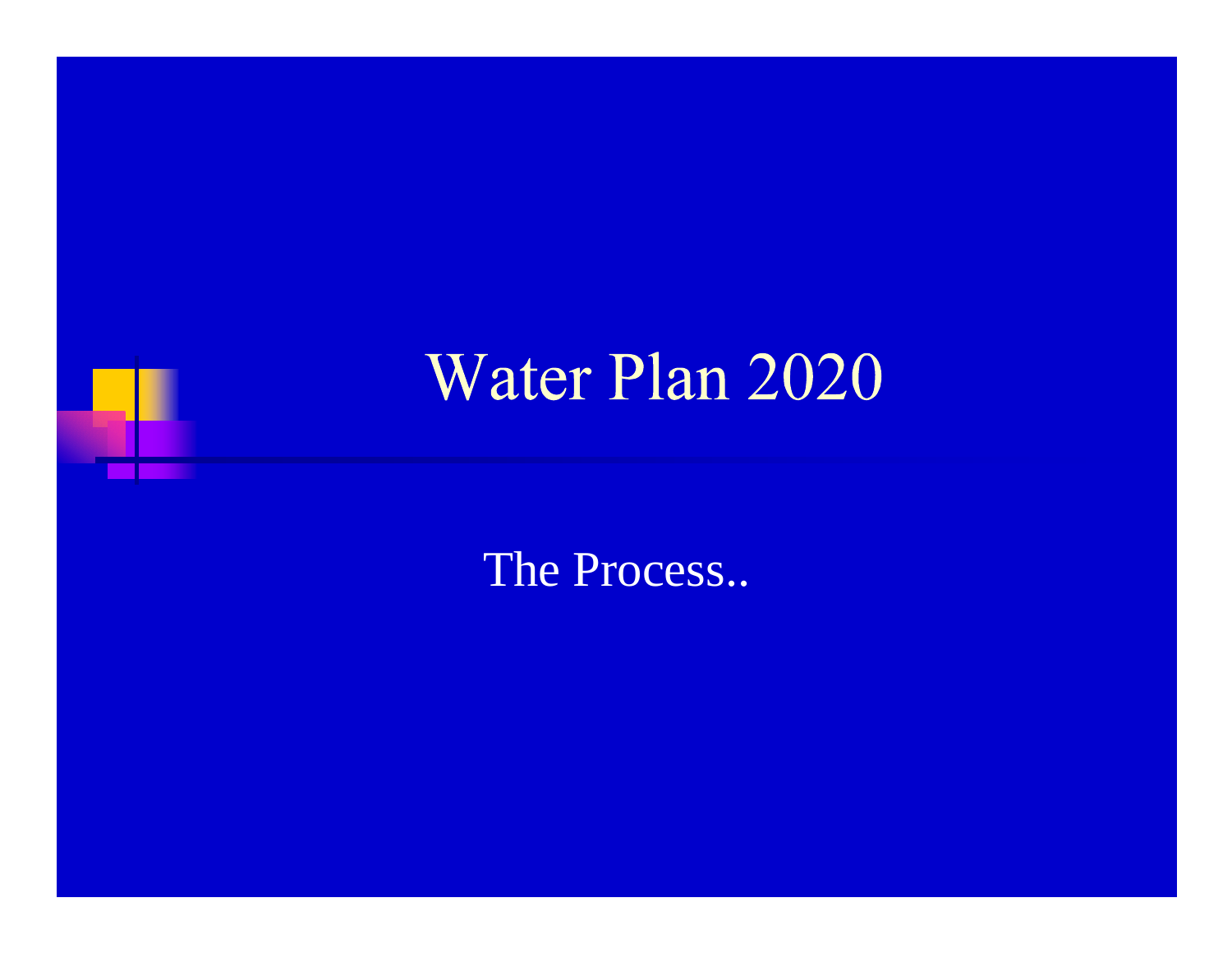# Water Plan 2020 Evaluates **System-Wide Needs**

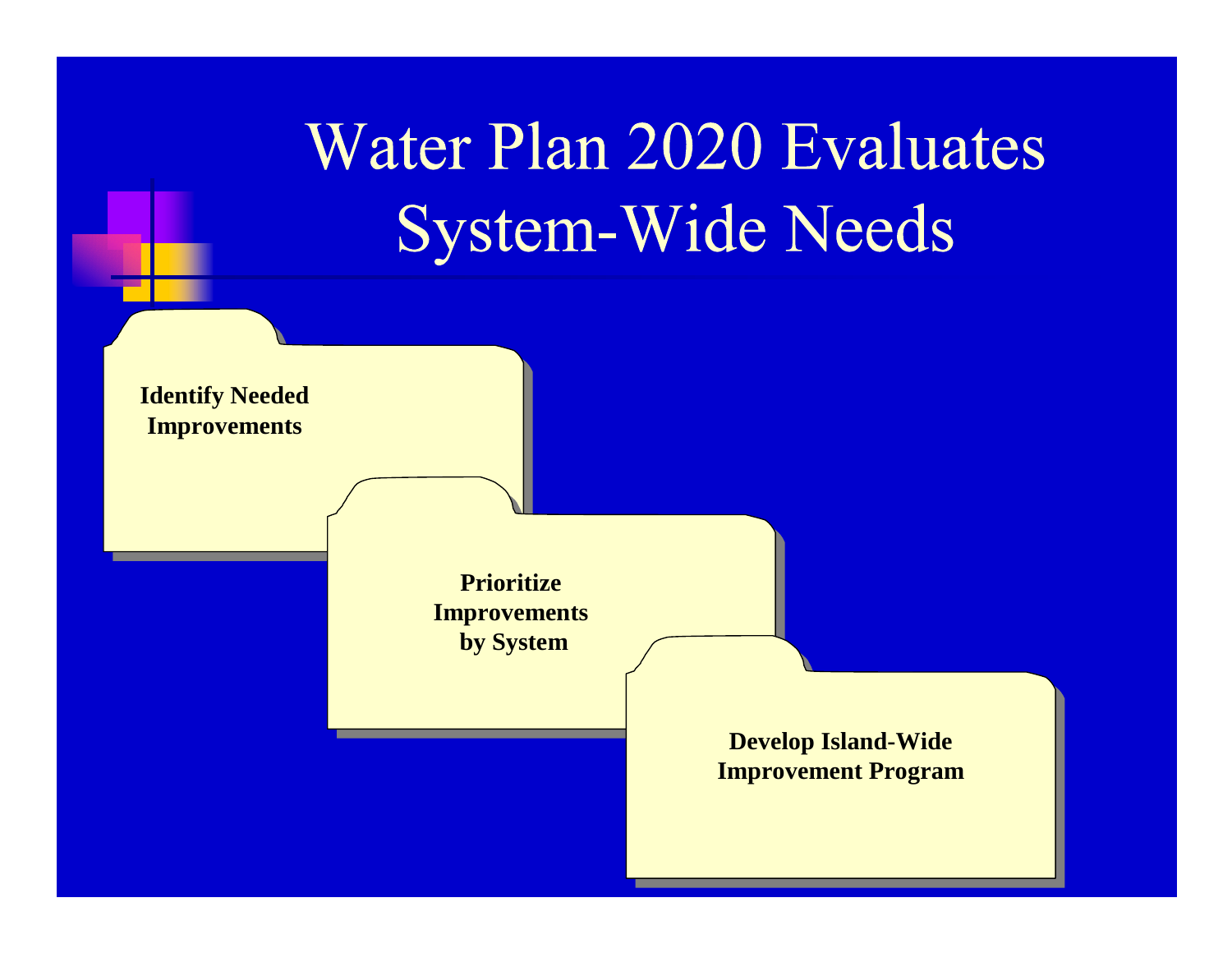# **Identify Needed Improvements**

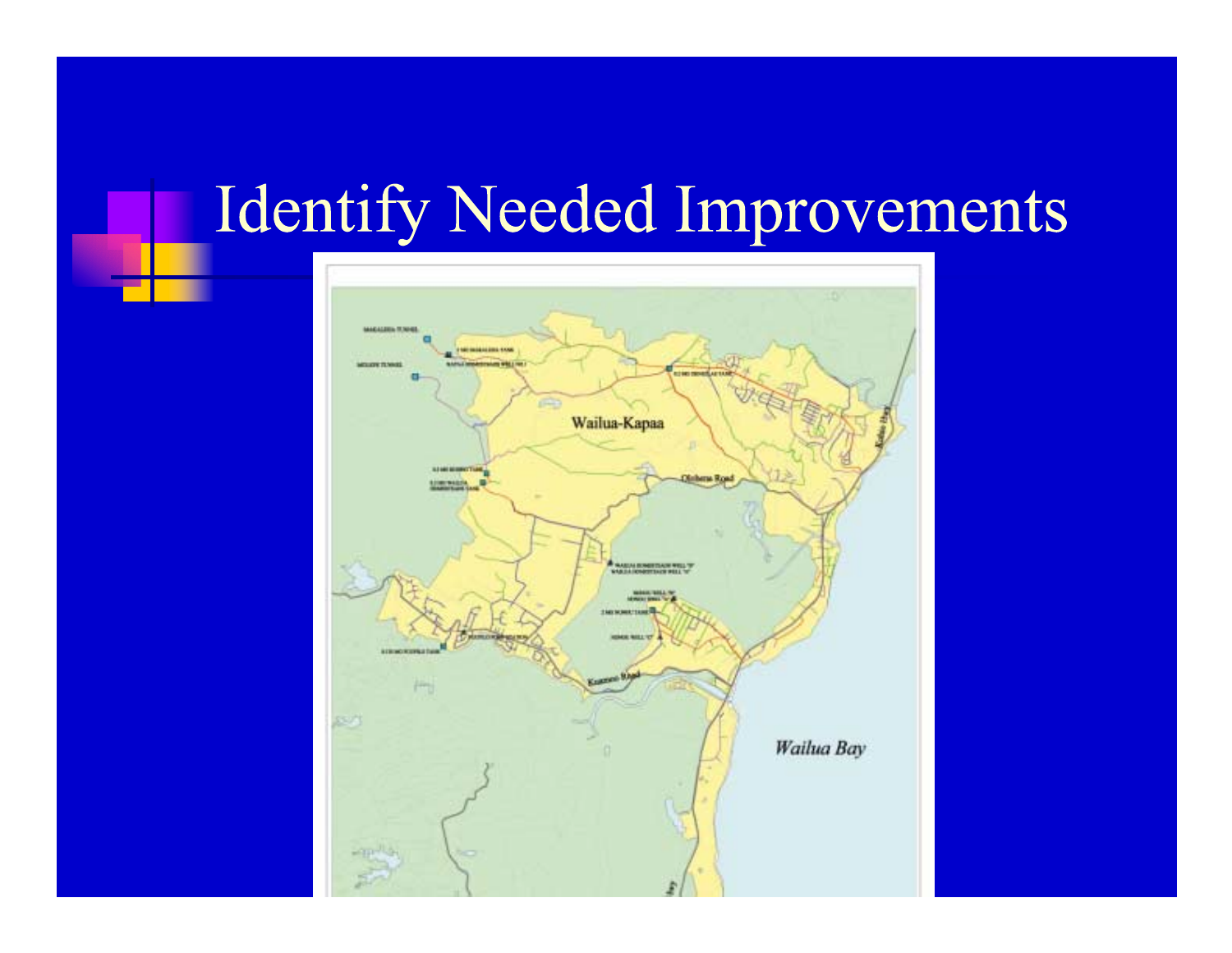# Frequent Failures or Leaks





**Waimea**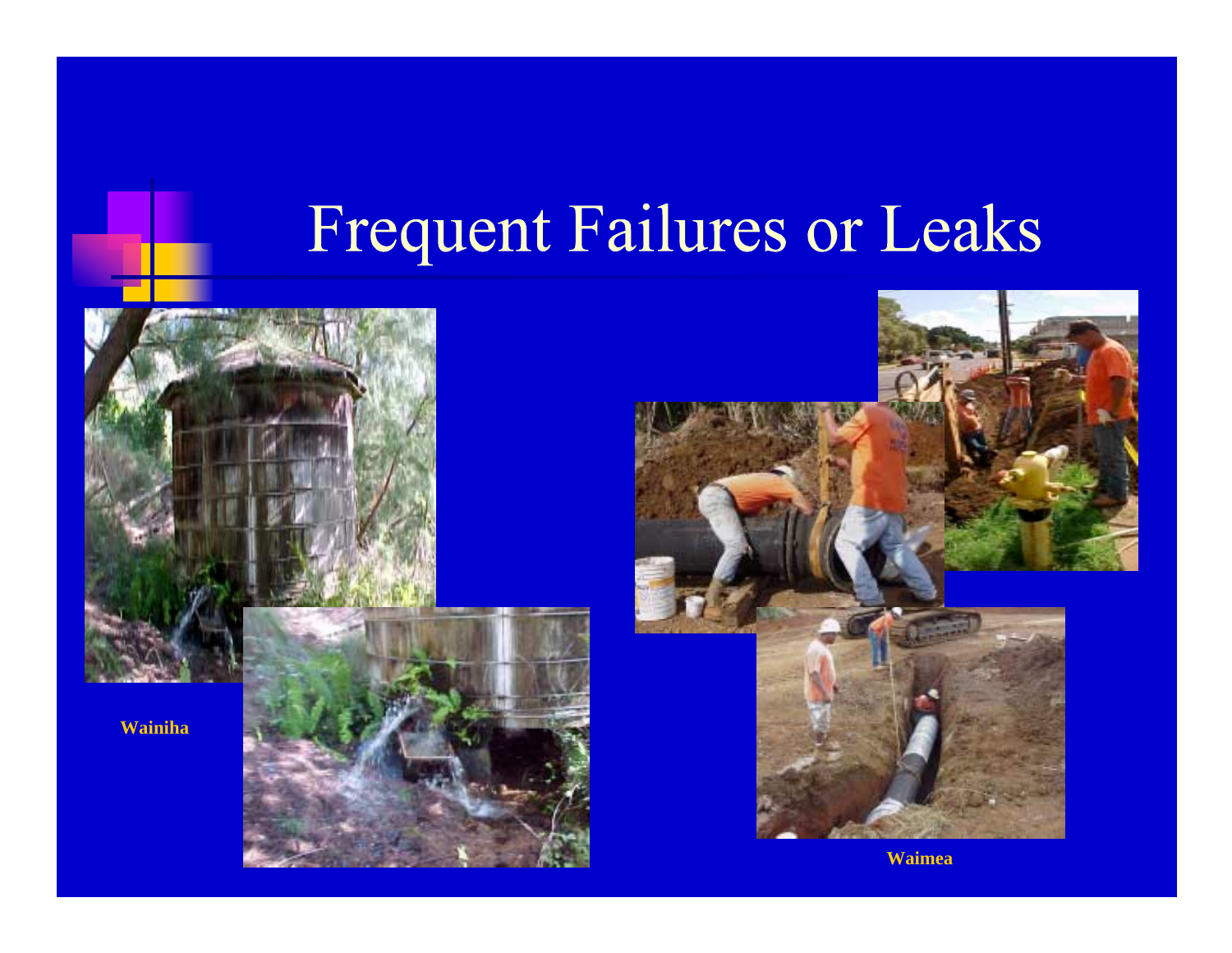

#### **"Cross Country" Mains Increase System Vulnerability**

**Eleele**



**Poor Access Impede Maintenance**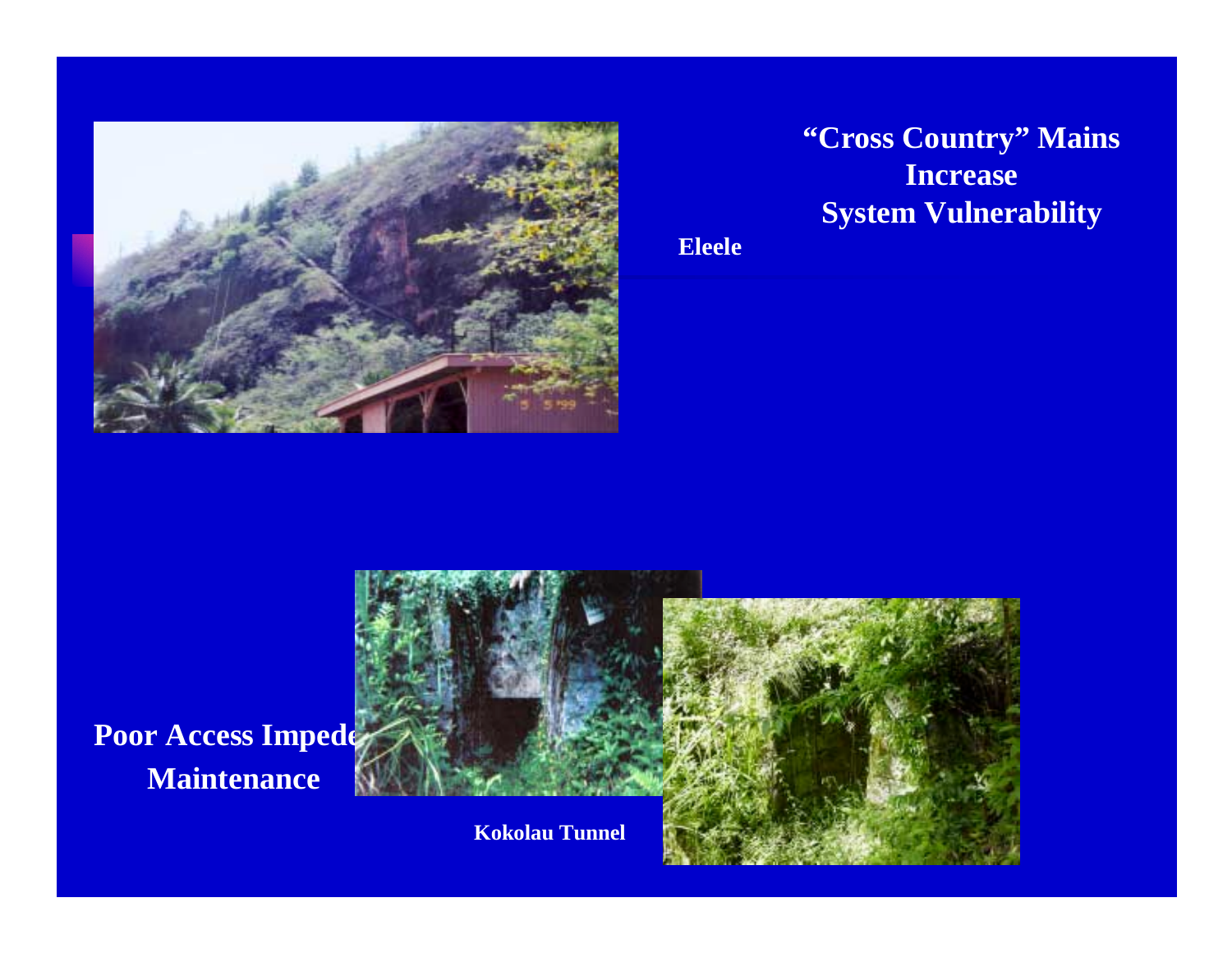### Project Prioritization Criteria

#### **Potential Projects**



#### **Project Prioritization Criteria**

- •**Condition Assessment**
- •**Level of Service**
- •**Public Health & Safety**

#### **Prioritized Project Listing**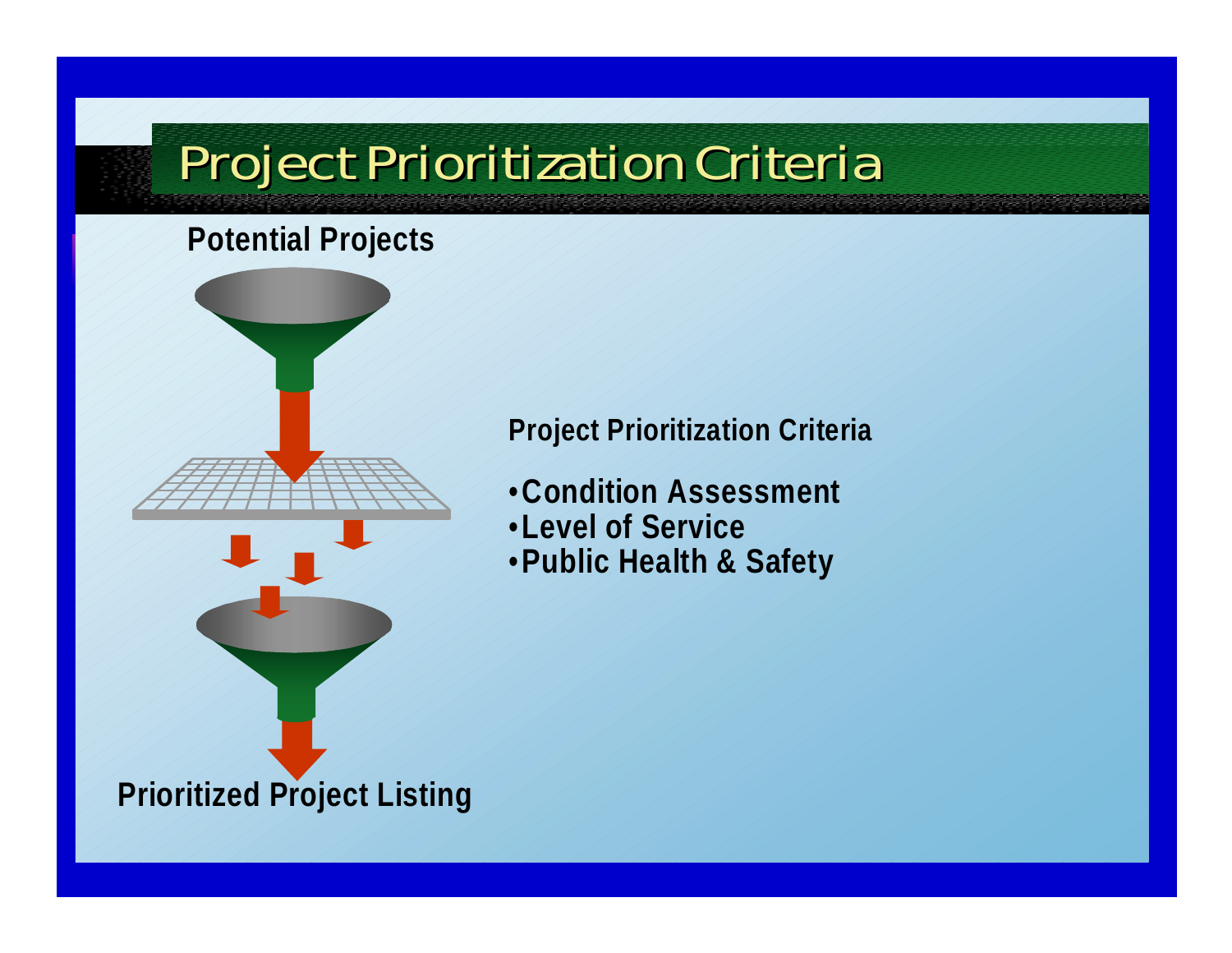### How Improvements are Prioritized

|                   |                             | <b>Project Evaluation</b>                              |                 |                      |       | <b>Addl. Score</b>      |                                               |           |  |
|-------------------|-----------------------------|--------------------------------------------------------|-----------------|----------------------|-------|-------------------------|-----------------------------------------------|-----------|--|
|                   |                             | <b>Fund</b><br><b>Type</b>                             |                 | <b>Assess Safety</b> | Level | <b>Score Initiative</b> | Cond. Health /Service Total Strategic Funding |           |  |
|                   | oject System                | <b>Description</b>                                     |                 |                      |       |                         |                                               |           |  |
| $W-21$            |                             | Kekaha-Waimea Waimea Shaft #9, Water Treatment Plant   |                 |                      |       |                         |                                               |           |  |
| ears <sup>'</sup> | $\mathbf Y$                 | <b>CRP</b>                                             | <b>10</b>       | <b>10</b>            | 10    | 30                      | 1                                             | <b>20</b> |  |
| $H-13$            | <b>Puhi-Lihue-Hanamaulu</b> | Develop Puhi Well #5A, #5B and Puhi #1 re-pipe to 393' |                 |                      |       |                         |                                               |           |  |
| 'ears             | $\mathbf Y$                 | <b>CIP</b>                                             | 10 <sup>°</sup> | 10                   | 10    | 30                      | 1                                             | <b>20</b> |  |
| $H-16$            | <b>Puhi-Lihue-Hanamaulu</b> | Drill & Develop Hanamaulu Well #4, 150 gpm             |                 |                      |       |                         |                                               |           |  |
| ears <sup></sup>  | Y                           | <b>CIP</b>                                             | 10              | 9                    | 9     | 28                      |                                               | <b>20</b> |  |

 $P<sub>I</sub>$ 

K

 $5<sup>1</sup>$ 

PI

 $5<sup>1</sup>$ 

PL

 $5<sup>5</sup>$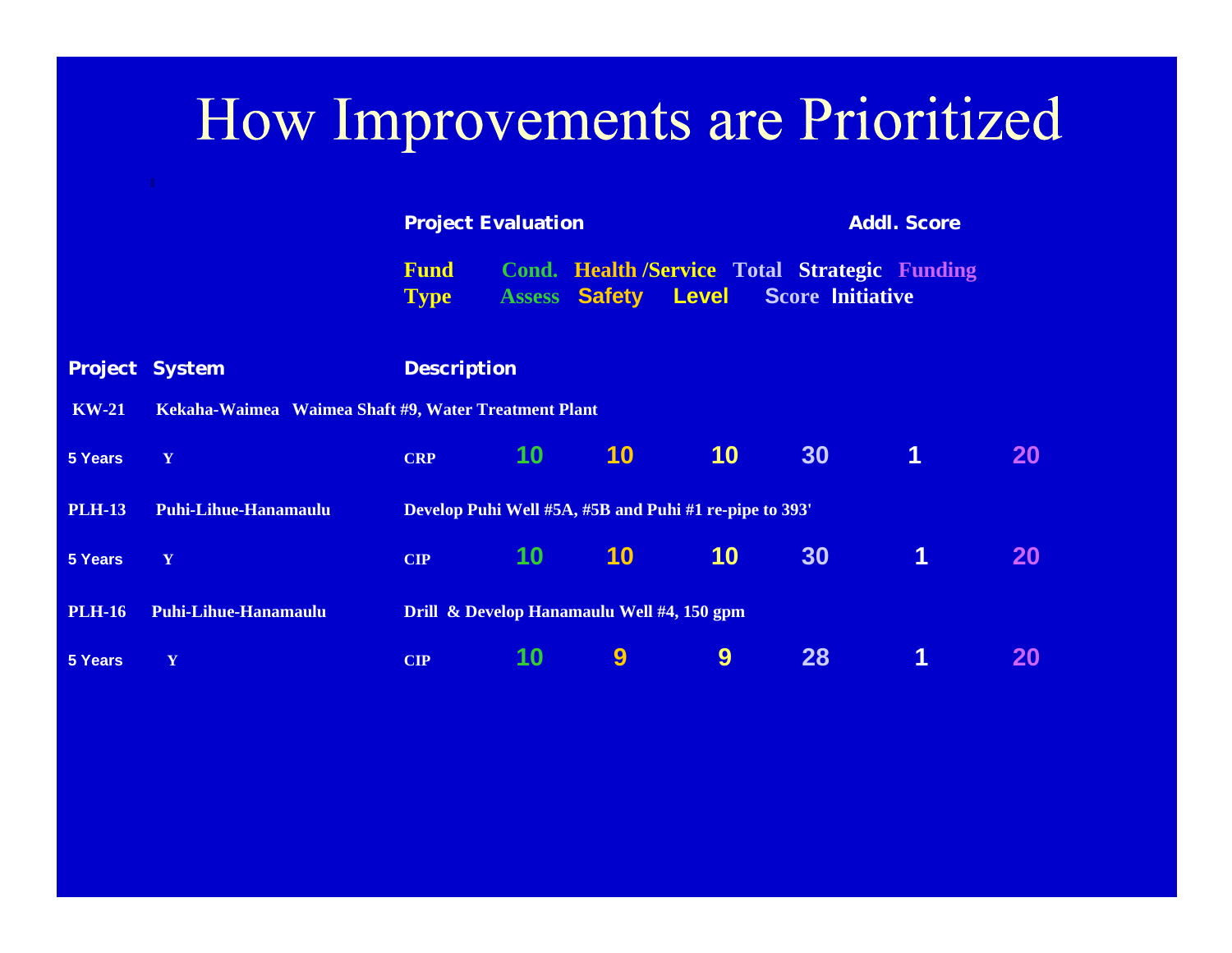### Programming Criteria

![](_page_7_Figure_1.jpeg)